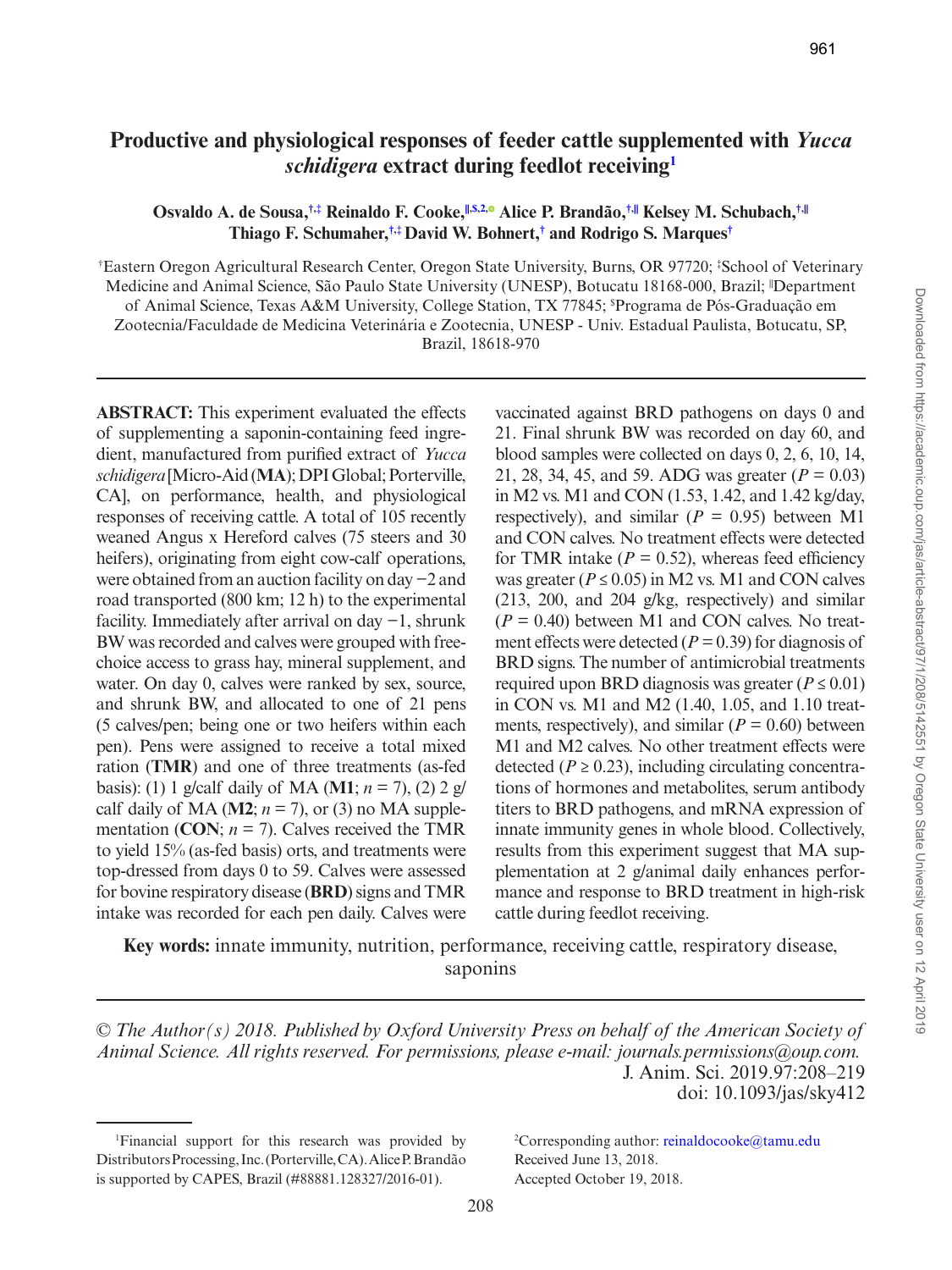# **INTRODUCTION**

Beef cattle are exposed to a multitude of stress challenges during feedlot receiving, including road transport, commingling with different animals, and exposure to novel diets and environments [\(Duff and](#page-10-0) [Galyean, 2007](#page-10-0)). The combination of these stressors is known to stimulate neuroendocrine and inflammatory responses that impair cattle immunocompetence and productivity [\(Cooke, 2017\)](#page-9-0). Accordingly, incidence of bovine respiratory disease (**BRD**) is elevated during feedlot receiving, despite vaccination against BRD pathogens and efforts to minimize stress [\(Snowder et al., 2006;](#page-11-0) [Wilson et al., 2017\)](#page-11-1).

Prophylactic medication with feed-grade antimicrobials was a conventional strategy to mitigate BRD incidence and enhance growth in receiving cattle [\(Samuelson et al., 2016\)](#page-10-1). With increased restrictions regarding the use of feed-grade antimicrobials in livestock systems [\(US Food and Drug](#page-11-2)  [Administration, 2015](#page-11-2)), alternative dietary strategies that enhance cattle performance and immunity are warranted. These include the use of non-antibiotic feed ingredients that enhance immune and rumen function, such as Micro-Aid (**MA**; DPI Global; Porterville, CA). This additive is manufactured from a purified extract of the *Yucca schidigera* plant, and contains ~18% saponins (DM basis; [Singer et al., 2008\)](#page-11-3). Saponins provide immunostimulatory properties by enhancing antibody and lymphocyte response to antigens [\(Shi et al.,](#page-11-4) [2004](#page-11-4)), while also improving rumen fermentation by decreasing the protozoa population and modulating particulate passage rate [\(Goetsch and Owens,](#page-10-2) [1985](#page-10-2); [Hristov et al., 2004](#page-10-3)).

Supplementing MA to forage-fed beef steers at 1 or 2 g/d (as-fed basis) improved in situ ruminal forage digestibility [\(McMurphy et al., 2014a\)](#page-10-4) but not ADG ( [McMurphy et al., 2014b](#page-10-5)), whereas MA supplementation at 2 g/d increased microbial N flow ([McMurphy et al., 2014a](#page-10-4)). However, the effects of MA supplementation on performance or immune parameters in receiving cattle still warrant investigation. Based on this rationale, we hypothesized that MA supplementation is a dietary strategy to improve cattle immunocompetence and productivity during feedlot receiving. To investigate this hypothesis, this experiment compared performance, health, and physiological responses of feeder cattle supplemented with MA during a 60-d receiving period.

# **MATERIALS AND METHODS**

This experiment was conducted at the Oregon State University, Eastern Oregon Agricultural Research Center (Burns, OR). All animals were cared for in accordance with acceptable practices and experimental protocols reviewed and approved by the Oregon State University, Institutional Animal Care and Use Committee (#4973).

## *Animals and Treatments*

One hundred and five Angus x Hereford recently weaned calves (75 steers and 30 heifers) were purchased from a commercial auction facility (Producers Livestock Marketing Association; Vale, OR) and utilized in this experiment (days 0 to 60). Cattle originated from eight cow-calf operations located in Eastern Oregon and Western Idaho, and no previous health or management history was available. On the day of purchase (day −2; 1800 hours), cattle were loaded into a double-deck commercial livestock trailer (Legend 50' cattle liner; Barrett LLC., Purcell, OK) at the auction facility and transported for 800 km to simulate the stress of a long haul ([Cooke](#page-10-6)  [et al., 2013\)](#page-10-6). During transport, the driver stopped once after 6 h of driving to rest for 60 min, whereas total transport time was 12 h. Cattle remained in the truck throughout the 12-h transportation period. Minimum, maximum, and average environmental temperatures during transport were −1, 13, and 7 °C, respectively, whereas average humidity was 71% and no precipitation was observed.

On day −1 of the experiment (0600 hours), cattle were unloaded at the Eastern Oregon Agricultural Research Center, immediately weighed (initial shrunk BW =  $220 \pm 2$  kg), and maintained as a single group (160  $\times$  100 m paddock) for 24 h with free-choice alfalfa-grass hay, water, and a commercial mineral mix (described in [Table 1](#page-2-0)). On day 0, calves were ranked according to sex, source, and shrunk BW, and allocated to one of 21 drylot pens  $(7 \times 15 \text{ m}; 5 \text{ calves/pen}, \text{being one or two heights per})$ pen), in a manner that pens had equivalent initial shrunk BW and calves from at least three different sources to simulate the stress of comingling (Step) [et al., 2008\)](#page-11-5). Pens were assigned to receive a totalmixed ration (**TMR**) and one of three treatments (as-fed basis): (1) 1 g/calf daily of MA (**M1**; *n* = 7), (2) 2 g/calf daily of MA (**M2**; *n* = 7), or (3) no MA supplementation (CON;  $n = 7$ ). Pens were assigned to treatments in a manner such that M1, M2, and CON were balanced for initial shrunk BW, cattle sex and source, and contained calves from each of the eight cow-calf operations. According to the manufacturer (DPI Global), MA is a plant-derived feed additive for use in animal feeds, manufactured from a purified extract *Y. schidigera* that grows in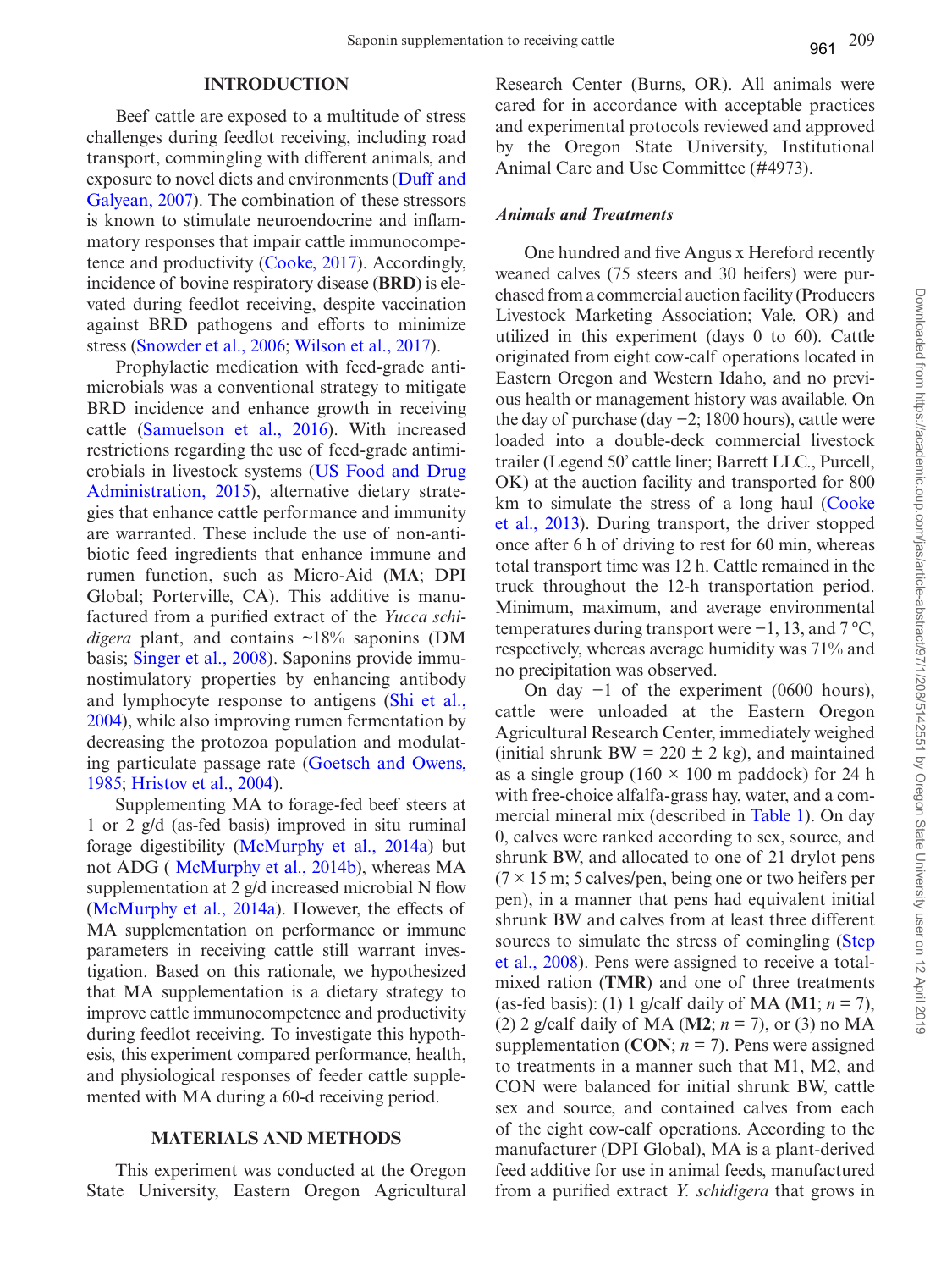| 13.6<br>13.5<br>$\mathbf{1}$                                                                                                                 | nutrient content by a comme                                                                                                                      |
|----------------------------------------------------------------------------------------------------------------------------------------------|--------------------------------------------------------------------------------------------------------------------------------------------------|
| to 33; and $D =$ days<br>tal mixed ration and<br>tal mixed ration was<br>orts from the previ-<br>600; New Direction<br>unks (7.5 m of linear | One Forage Laboratory, Ith<br>were analyzed by wet che<br>concentrations of crude pr<br>AOAC, 2006), acid deterger<br>modified for use in an Ank |
|                                                                                                                                              | Ankom Technology Corp.,                                                                                                                          |
| stems, Nampa, ID)<br>$3,200$ mg/kg of Cu,<br>$\epsilon$ , 6,000 mg/kg of Zn,<br>amin D3, and 50 IU/                                          | 2006), and neutral detergen<br>and sodium sulfite (Van So<br>fied for use in an Ankom 200<br>Technology Corp.). Calcu                            |
| ent, which were ana-<br>ial laboratory (Dairy<br>tions for NE <sub>m</sub> and<br>16).                                                       | $NE_{\sigma}$ used the equations pro<br>Nutritional profile of the<br>Table 1.<br>Animals were weighed                                           |
| exico, and con-                                                                                                                              | pling in a Silencer Chute                                                                                                                        |
| in per kilogram                                                                                                                              | Lorraine, KS) mounted of                                                                                                                         |
| administration                                                                                                                               | load cells (Fairmount, MN                                                                                                                        |
| to manufactur-                                                                                                                               | Shrunk BW was recorded                                                                                                                           |
| s research with<br>$AA + A$                                                                                                                  | of water and feed withdrav                                                                                                                       |

<span id="page-2-0"></span>**Table 1.** Ingredient composition and nutrient profile of total mixed ration offered during the experiment (days 0 to 59)<sup>1</sup>

Item A B C D

Ingredient, % DM basis Grass hay 74.5 58.2 37.0 33.7 Cracked corn 17.5 35.0 54.6 58.2 Soybean meal 7.2 6.0 7.7 7.4 Mineral mix<sup>2</sup> 0.80 0.80 0.70 0.70 Nutrient profile,<sup>3</sup> DM basis NE<sub>m</sub>, Mcal/kg 1.38 1.55 1.76 1.80 Net energy for growth, Mcal/kg 0.80 0.95 1.14 1.17 Neutral detergent fiber, % 46.8 39.3 29.5 27.9 Crude protein,  $\%$  13.7 13.

 ${}^{1}$ A = days 0 to 8; B = days 9 to 19; C = days 20 to 33; and D = days 34 to 59. Calves had free-choice access to the to water throughout the experimental period. The to offered in a manner to yield 15% (as fed basis) ous feeding, via a vertical feed mixer (NDEco S Equipment; Sioux Falls, SD) into concrete feed bunks bunk space per pen).

2 Cattleman's Choice (Performix Nutrition Systems, Nampa, ID) containing 14% Ca, 10% P, 16% NaCl, 1.5% Mg, 65 mg/kg of I, 900 mg/kg of Mn, 140 mg/kg of Se 136,000 IU/kg of vitamin A, 13,000 IU/kg of vita kg of vitamin E.

3 Based on nutritional profile of each ingredient, which were analyzed via wet chemistry procedures by a commerci One Forage Laboratory, Ithaca, NY). Calcula growth used the equations proposed by NRC (199

the southwest United States and Mexico. tains  $97\%$  DM and 181.6 g of sapon of DM (Singer et al.,  $2008$ ). The rates of MA herein were according er's recommendations and previous growing beef cattle [\(McMurphy et al., 2014a](#page-10-4)[,2014b](#page-10-5))

From days 0 to 59, cattle had free-choice access to water and TMR (Table 1), which was offered twice daily (0800 and 1300 hours). The TMR was offered in a manner to yield 15% (as-fed basis) orts from the previous feeding, via a vertical feed mixer (NDEco S600; New Direction Equipment; Sioux Falls, SD) into concrete feed bunks (7.5 m of linear bunk space per pen). Four TMR diets were used during the experimental period [\(Table 1](#page-2-0)). The MA was mixed with soybean meal (1.25 kg/pen; as-fed basis) and top-dressed daily into the morning TMR feeding of M1 and M2 pens. Soybean meal was also top-dressed into the morning TMR feeding of CON pens (1.25 kg/pen; as-fed basis), without the addition of MA. On day 0, cattle were vaccinated against *Clostridium* and *Mannheimia haemolytica* (One Shot Ultra 7; Zoetis Florham Park, NJ), *bovine herpesvirus-1*, bovine viral diarrhea complex, *parainfluenza3 virus*, and *bovine respiratory syncytial virus* (Bovi-Shield Gold 5; Zoetis), and were

administered an anthelmintic (Dectomax; Zoetis). On day 21, cattle were re-vaccinated against *Clostridium* (Ultrabac 8; Zoetis), *bovine herpesvirus-1*, bovine viral diarrhea complex, *parainfluenza3 virus*, and *bovine respiratory syncytial virus* (Bovi-Shield Gold 5; Zoetis). Cattle did not receive growth-promoting implants during the experimental period.

# *Sampling*

Samples of TMR ingredients were collected weekly, pooled across all weeks, and analyzed for ercial laboratory (Dairy haca, NY). All samples emistry procedures for rotein (method 984.13; nt fiber (method 973.18) kom 200 fiber analyzer, Fairport, NY; AOAC, It fiber using a-amylase best et al., 1991; modi-0 fiber analyzer, Ankom dations for  $NE<sub>m</sub>$  and posed by [NRC \(1996\)](#page-10-7). TMR is described in

and processed for sam-(Moly Manufacturing, n Avery Weigh-Tronix  $\sqrt{s}$ ; readability 0.45 kg). on day 60, after 16 h val. The scale was calibrated prior to each weighing procedure by using standards of known weight. Shrunk BW values from days −1 and 60 were used to calculate ADG during the experiment. Intake of TMR (DM basis) was evaluated from days 0 to 59 from each pen by collecting and weighing offered and non-consumed TMR daily (0700 hours), whereas all the non-consumed TMR from each pen was discarded. Samples of offered and non-consumed TMR were dried for 96 h at 50 °C in forced-air ovens for DM calculation. Daily TMR intake of each pen was divided by the number of cattle within each pen, and expressed as kilogram per animal per day. Total BW gain (in grams, based on shrunk BW values) and total TMR intake (in kg, DM basis) of each pen during the experimental period were used for feed efficiency (**G:F**) calculation, and reported as grams of BW gained per kilogram of DM consumed.

Cattle were observed daily for BRD signs by two trained evaluators blinded to treatment assignment, according to the DART system (Zoetis) with the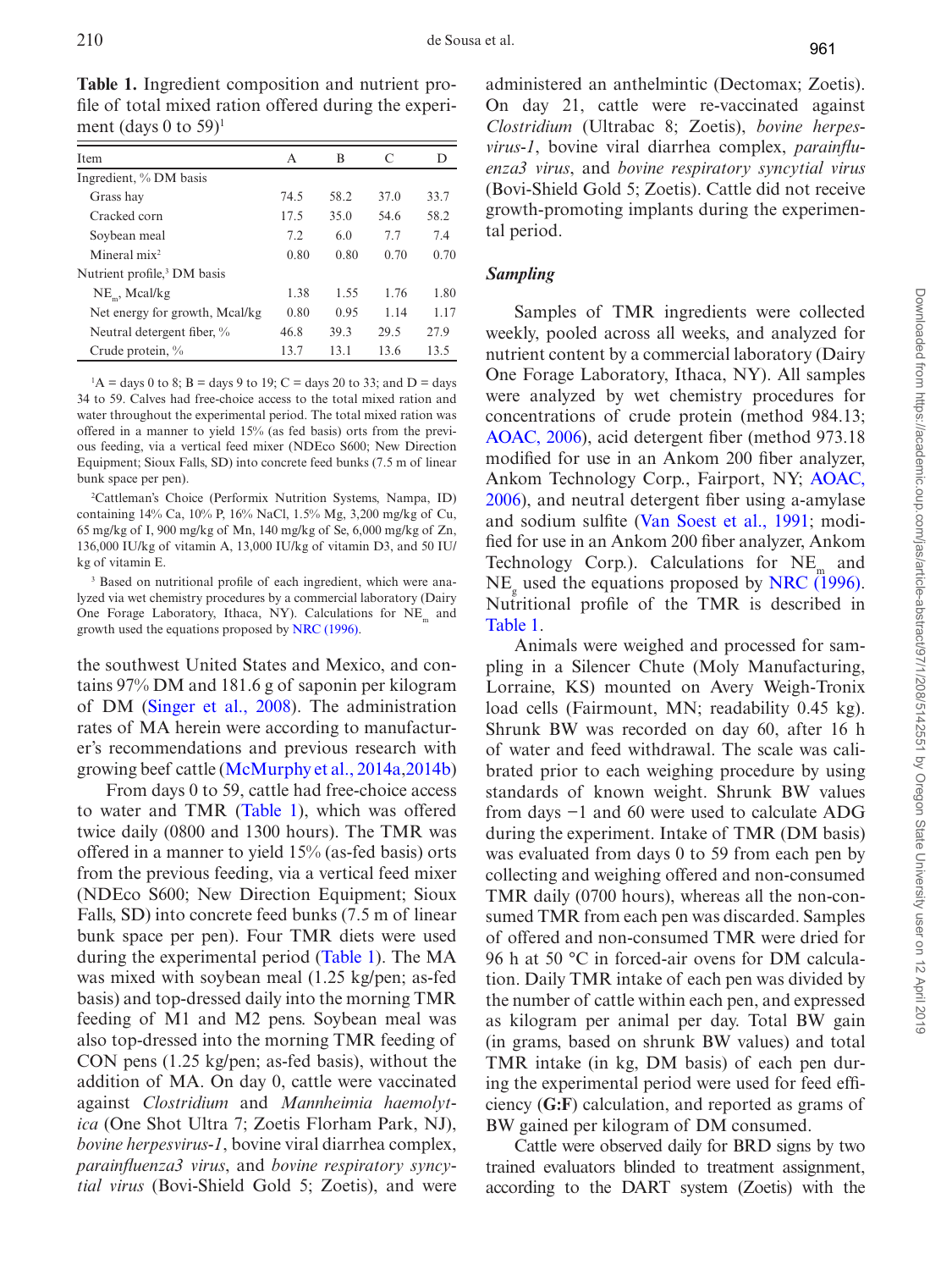modifications described by [Step et al. \(2008\)](#page-11-5) and [Wilson](#page-11-7) [et al. \(2015\).](#page-11-7) Briefly, cattle were assigned a severity score from 0 to 4, with 0 being an animal with no visual BRD signs. Cattle were diagnosed with BRD signs when assigned a severity score of 1 or 2 and had rectal temperature ≥40.0 °C (GL M-500, GLA Agricultural Electronics, San Luis Obispo, CA), or were assigned severity scores of 3 or 4 regardless of rectal temperature. Within pens, only cattle assigned a severity score of 1 and 2 were processed for rectal temperature, whereas only cattle diagnosed with BRD signs received antimicrobial treatment. The first antimicrobial treatment administered was gamithromycin 150 mg/mL (Zactran; Merial, Duluth, GA) at 1 mL/25 kg of BW subcutaneously. A moratorium was observed (10-d moratorium for severity scores 1 and 2, or 4-d moratorium for severity scores 3 and 4) after gamithromycin administration before a second antimicrobial treatment was administered. Cattle diagnosed with BRD signs after the first moratorium period were administered florfenicol 300 mg/mL (Nuflor; Merck Animal Health, Madison, NJ) at 1 mL/7.6 kg of BW subcutaneously. A 4-d moratorium was observed regardless of severity score, and cattle diagnosed with BRD signs would receive ceftiofur crystalline free acid 200 mg/mL (Excede; Zoetis) at 1 mL/30.3 kg of BW at the base of the ear. However, none of the animals utilized herein required a third antimicrobial treatment to recover from BRD, and no animals were removed from this experiment due to BRD.

Blood samples were collected from all calves on days 0, 2, 6, 10, 14, 21, 28, 34, 45, and 59 of the experiment at 0700 hours, before the first TMR feeding of the day, into commercial blood collection tubes (Vacutainer, 10 mL; Becton Dickinson, Franklin Lakes, NJ) containing either no additive or freeze-dried sodium heparin for serum and plasma collection, respectively. Blood samples were also collected from 2 steers per pen, which were randomly selected on day −1, into PAXgene tubes (BD Diagnostics, Sparks, MD) for whole blood RNA extraction. These samples were collected on days 0, 2, 6, 10, and 14 for mRNA expression analysis of innate immunity genes ([Table 2](#page-4-0)) to assess response during the initial 2 wk of feedlot receiving, when cattle are coping with the stressors associated with feedlot entry [\(Cooke, 2017](#page-9-0); [Lippolis et al., 2017](#page-10-8)). Unshrunk BW was recorded concurrently with blood sampling, using the same scale and calibration procedures described for shrunk BW.

# *Laboratorial Analysis*

*Plasma and serum samples.* After collection, all blood samples were placed immediately on ice, centrifuged  $(2,500 \times g$  for 30 min; 4 °C) for plasma or serum harvest, and stored at −80 °C on the same day of collection. Samples collected from days 0 to 28 were analyzed for plasma cortisol (Immulite 1000; Siemens Medical Solutions Diagnostics, Los Angeles, CA), serum non-esterified fatty acids (**NEFA**; colorimetric kit HR Series NEFA-2; Wako Pure Chemical Industries Ltd. USA, Richmond, VA) and plasma haptoglobin concentrations ([Cooke and Arthington, 2013](#page-10-6)), given that these responses return to baseline levels in receiving cattle within 4 wk after feedlot entry ([Cooke, 2017](#page-9-0)). Plasma samples collected on days 0, 14, 28, 45, and 59 were analyzed for insulin and insulin-like growth factor I (**IGF-I**) concentrations (Immulite 1000; Siemens Medical Solutions Diagnostics) to metabolically assess cattle nutritional status throughout the experimental period [\(Hess et al., 2005\)](#page-10-9). Plasma samples collected from days 0 to 14 were analyzed for plasma tumor necrosis factor-α (**TNFα**; bovine TNF-α ELISA kit #ELB-TNFα-1; RayBiotech, Inc., Norcross, GA), as cytokines are expected to return to baseline levels within 2 wk after feedlot entry ([Cooke, 2017](#page-9-0)). The intra- and inter-assay CV were, respectively, 1.9% and 8.6% for haptoglobin, 4.3% and 5.2% for NEFA, and 4.7% and 6.3% for TNFα. Plasma cortisol, insulin, and IGF-I concentrations were analyzed within a single assay. The intra-assay CV was, respectively, 4.2% for cortisol, 1.7% for insulin, 0.9% for IGF-I. Serum samples collected from 2 calves per pen not diagnosed with BRD signs during the experiment were selected for analysis of antibody titers against BRD pathogens, to ensure that this response was associated with vaccine efficacy rather than pathogenic infection ([Callan, 2001\)](#page-9-2). More specifically, serum samples collected on days 0, 10, 21, and 45 were analyzed for antibody titers against *bovine respiratory syncytial virus* (**BRSV**), *bovine herpesvirus-1* (**BHV-1**), *bovine viral diarrhea virus-1* (**BVD-1**), and *parainfluenza-3 virus* (**PI3**) using virus neutralization tests, and for antibodies against *M. haemolytica* via a quantitative agglutination test (Texas A&M Veterinary Medical Diagnostic Laboratory, Amarillo, TX).

*PAXgene samples.* Total RNA was extracted using the PAXgene Blood RNA Kit (Qiagen, Valencia, CA). Quantity and quality of isolated RNA were assessed via UV absorbance (NanoDrop Lite; Thermo Fisher Scientific, Wilmington, DE) at 260 nm and 260/280 nm ratio, respectively ([Fleige](#page-10-10) [and Pfaffl, 2006\)](#page-10-10). All samples had a 260/280 nm ratio between 1.8 and 2.0; hence, appropriate for cDNA synthesis ([Fleige and Pfaffl, 2006\)](#page-10-10). Extracted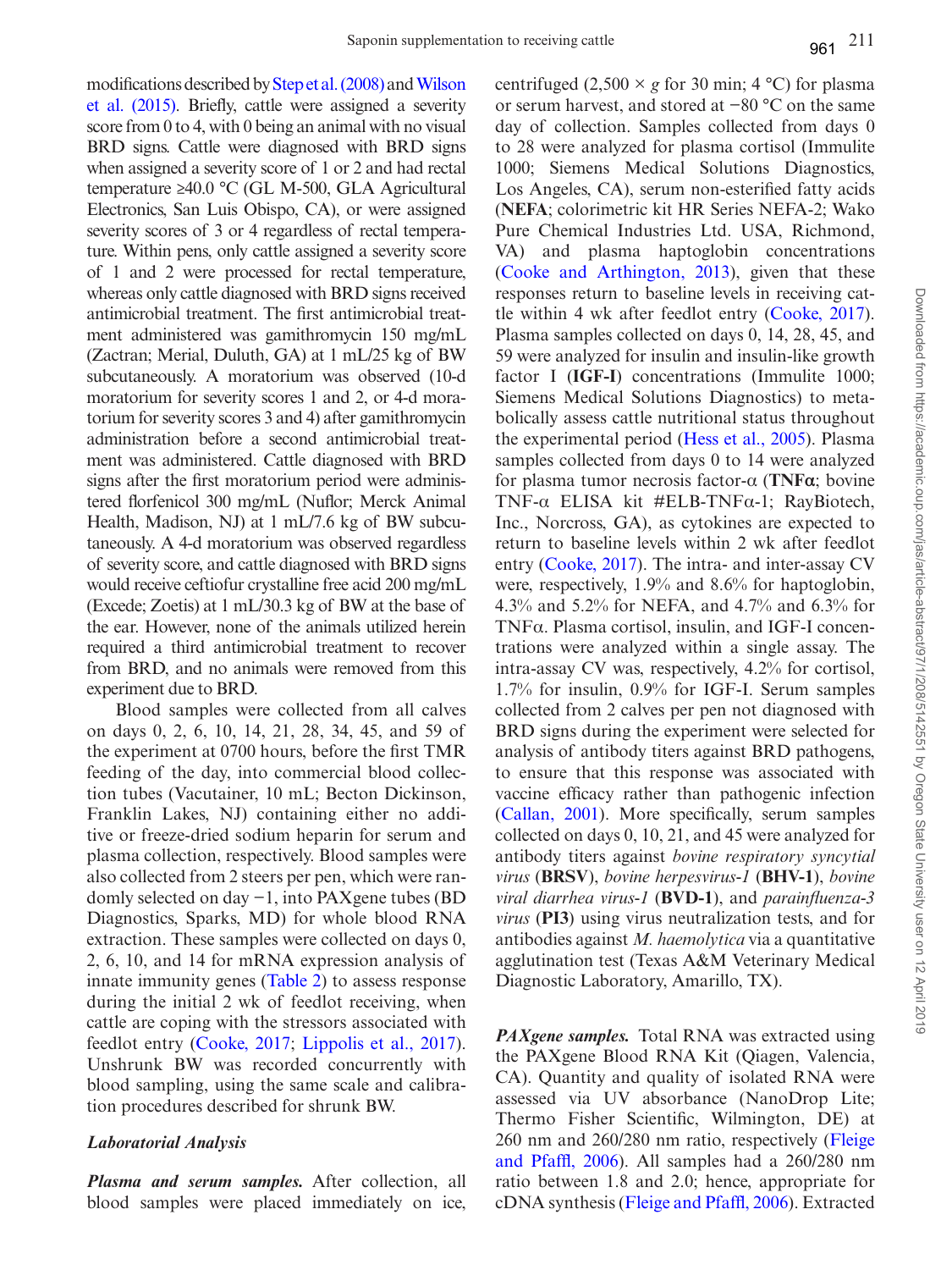| Target gene             | Primer sequence                 | Accession no. | Source                 |  |
|-------------------------|---------------------------------|---------------|------------------------|--|
| Cyclooxygenase-2        |                                 |               |                        |  |
| Forward                 | AATCATTCACCAGGCAAAGG            | AF031699      | Silva et al. (2008)    |  |
| Reverse                 | TAGGGCTTCAGCAGAAAACG            |               |                        |  |
| Tumor necrosis factor a |                                 |               |                        |  |
| Forward                 | AACAGCCCTCTGGTTCAAAC            | NM 173966     | Riollet et al. (2000)  |  |
| Reverse                 | <b>TCTTGATGGCAGACAGGATG</b>     |               |                        |  |
| L-selectin              |                                 |               |                        |  |
| Forward                 | <b>GACACTTCCCTTCAGCCGTAC</b>    | NM 174182.1   | Playford et al. (2014) |  |
| Reverse                 | <b>AGTTCTTTGCTTCTTCAGTGAGAG</b> |               |                        |  |
| Interleukin-8           |                                 |               |                        |  |
| Forward                 | <b>ACACATTCCACACCTTTCCAC</b>    | NM 173925.2   | Kliem et al. $(2013)$  |  |
| Reverse                 | <b>ACCTTCTGCACCCACTTTTC</b>     |               |                        |  |
| Interleukin-8 receptor  |                                 |               |                        |  |
| Forward                 | CGGGTCATCTTTGCTGTCG             | NM 174360.3   | Playford et al. (2014) |  |
| Reverse                 | <b>ATGAGGGTGTCCGCGATC</b>       |               |                        |  |
| CCL5                    |                                 |               |                        |  |
| Forward                 | <b>GCCCTGCTGCTTTGCCTATAT</b>    | NM 175827.2   | Buza et al. (2003)     |  |
| Reverse                 | <b>TCCACCCTAGCTCAACTCCAA</b>    |               |                        |  |
| $\beta$ -Actin          |                                 |               |                        |  |
| Forward                 | CTGGACTTCGAGCAGGAGAT            | AY141970      | Gifford et al. (2007)  |  |
| Reverse                 | GGATGTCGACGTCACACTTC            |               |                        |  |
| $\beta$ 2-Microglobulin |                                 |               |                        |  |
| Forward                 | GGGCTGCTGTCGCTGTCT              | NM 173893     | Silva et al. (2008)    |  |
| Reverse                 | TCTTCTGGTGGGTGTCTTGAGT          |               |                        |  |

<span id="page-4-0"></span>**Table 2.** Primer sequences, accession number, and reference for all gene transcripts analyzed by reverse transcription-PCR

RNA (120 ng) was reverse transcribed using the High Capacity cDNA Reverse Transcription Kit with random hexamers (Applied Biosystems, Foster City, CA). Real-time reverse transcription-PCR was completed using the Fast SYBR Green Master Mix (Applied Biosystems) and gene-specific primers (20 pM each; [Table 2\)](#page-4-0) with the StepOne Real-time PCR system (Applied Biosystems). Following incubation at 95 °C for 10 min, 40 cycles of denaturation (95 °C for 15 s) and annealing/synthesis (60  $\degree$ C for 2 min) were completed. Each RNA sample was analyzed in triplicate, and the absence of genomic contamination was verified by including a fourth reaction lacking exposure to the reverse transcriptase. At the end of each reverse transcription-PCR, amplified products were subjected to a dissociation gradient (95 °C for 15 s, 60 °C for 30 s, and 95 °C for 15 s) to verify the amplification of a single product by denaturation at the anticipated temperature. A portion of the amplified products were purified with the QIAquick PCR purification kit (Qiagen Inc., Valencia, CA) and sequenced at the Oregon State University – Center for Genome Research and Biocomputing to verify the specificity of amplification. All amplified products represented only the genes of interest. Responses from genes of interest were quantified based on the threshold cycle  $(C<sub>\tau</sub>)$ ,

the number of PCR cycles required for target amplification to reach a predetermined threshold. The  $C<sub>r</sub>$  responses from genes of interest were quantified based on  $C<sub>T</sub>$  and normalized to the geometrical mean of  $C<sub>T</sub>$  values from  $\beta$ *2-microglobulin* and *β-actin* [\(Vandesompele et al., 2002\)](#page-11-8). The CV for the geometrical mean of *β2-microglobulin and β-actin*  $C<sub>r</sub>$  values across all samples was 2.7%. Results are expressed as relative fold change  $(2^{-\Delta\Delta}C)$  as described by [Ocón-Grove et al. \(2008\)](#page-10-11).

# *Statistical Analysis*

Pen was considered the experimental unit for all analyses. Quantitative data were analyzed using the MIXED procedure of SAS (SAS Inst. Inc., Cary, NC), whereas binary data were analyzed using the GLIMMIX procedure of SAS (SAS Inst. Inc.) with a binomial distribution and logit link function. All data were analyzed using Satterthwaite approximation to determine the denominator df for tests of fixed effects, with pen(treatment) and calf(pen) as random variables, whereas TMR intake and G:F used pen(treatment) as the random variable. Model statements for initial and final BW, ADG, G:F, and morbidity-related results contained the effects of treatment and calf sex as an independent covariate.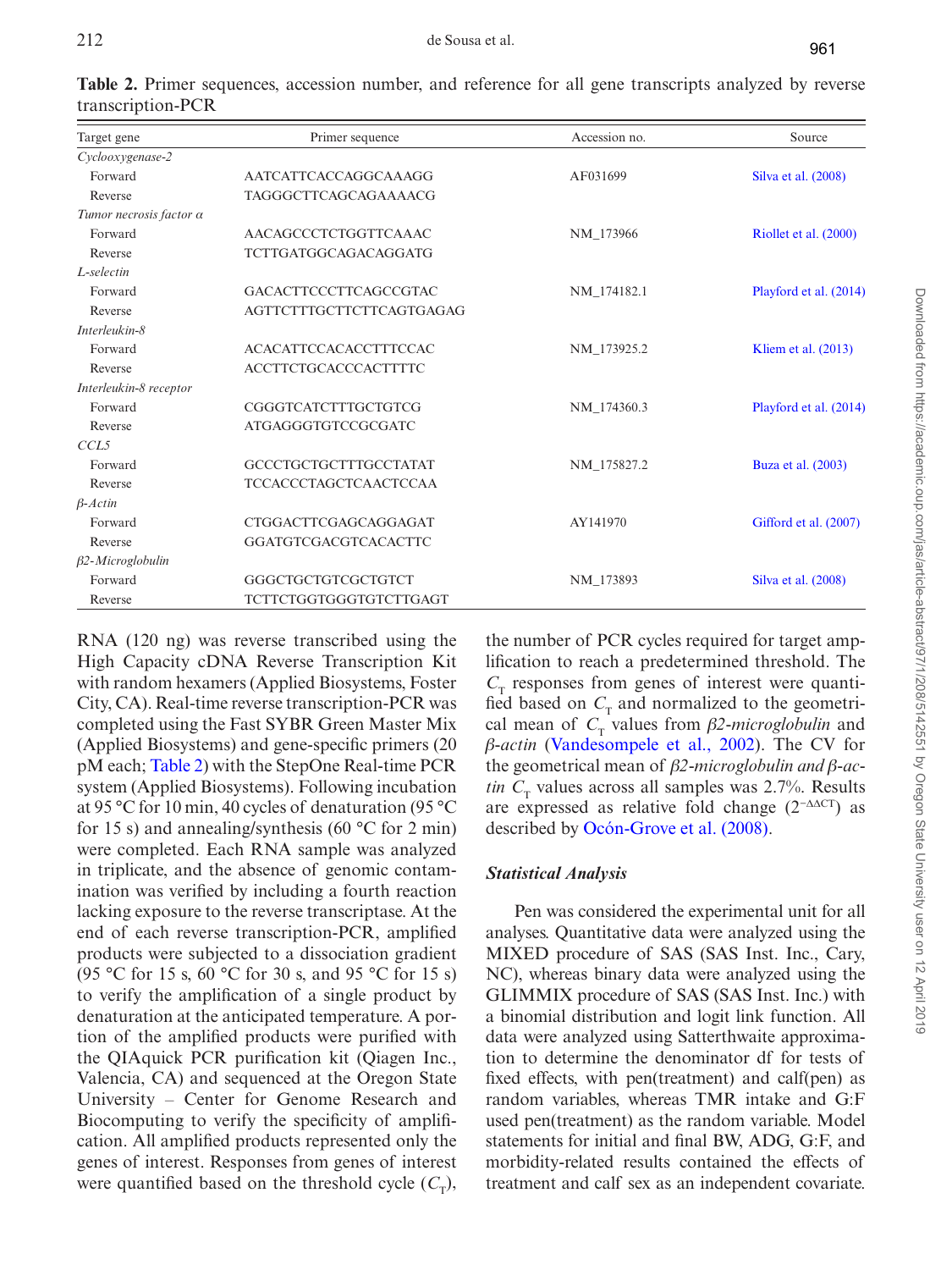Model statements for TMR intake, cumulative BRD signs, unshrunk BW, and blood variables contained the effects of treatment, day, the resultant interaction, and calf sex as an independent covariate. Blood variables were analyzed using results from day 0 as an independent covariate. Calf source was also included as an independent covariate for mRNA expression analysis of innate immunity genes and antibody titers against BRD pathogens, given that sampling for these analyses did not account for cattle source. The specified term for all repeated statements was day, with pen(treatment) as subject for TMR intake and calf(pen) as subject for all other analyses. The covariance structure used was first-order autoregressive, which provided the smallest Akaike information criterion and hence the best fit for all variables analyzed. All results are reported as covariately adjusted least square means, and separated using PDIFF. Significance was set at  $P \leq 0.05$  and tendencies were determined if  $P > 0.05$  and  $\leq 0.10$ . Repeated measures are reported according to main treatment effect if the treatment  $\times$  day interaction was *P* > 0.10. Moreover, *P*-values relative to individual treatment comparisons via PDFF are provided when the main treatment effect was  $P \leq 0.10$ .

### **RESULTS**

### *Performance Responses*

As designed, initial BW (day −1) was similar  $(P = 0.97)$  among treatments ([Table 3](#page-5-0)). ADG was greater ( $P = 0.03$ ) in M2 vs. M1 and CON calves, and similar ( $P = 0.95$ ) between M1 and CON calves ([Table 3;](#page-5-0) main treatment effect, *P* = 0.05). However, no treatment effects were detected ( $P \ge 0.49$ ) for final shrunk BW (day 60; [Table 3\)](#page-5-0) or unshrunk BW measurements ([Figure 1\)](#page-6-0). No treatment effects were detected for TMR intake  $(P = 0.52;$  [Table 3](#page-5-0)), whereas G:F was greater ( $P \le 0.05$ ) in M2 vs. M1 and CON calves, and similar  $(P = 0.40)$  between M1 and CON calves (Table 3; main treatment effect,  $P = 0.04$ ).

### *Health Responses*

No treatment effects were detected (*P =* 0.39) for incidence of cattle diagnosed with BRD signs and treated at least once during the experiment ([Table 4\)](#page-6-1), which were mainly observed during the initial 21 d of feedlot receiving ([Figure 2](#page-7-0), day effect,  $P \leq 0.01$ ). However, the incidence of cattle that required two antimicrobial treatments was greater ( $P \le 0.05$ ) in CON vs. M1 and M2, and similar ( $P = 0.66$ ) between M1 and M2 calves ([Table 4](#page-6-1); main treatment effect,  $P = 0.04$ ). Accordingly, the number of antimicrobial treatments required upon diagnosis of BRD signs was greater ( $P \le 0.01$ ) in CON vs. M1 and M2, and similar  $(P = 0.60)$  between M1 and M2 calves (Table 4; main treatment effect,  $P = 0.01$ ). No incidence of mortality was observed during the experiment.

### *Physiological Variables*

No treatment effects were detected ( $P \ge 0.42$ ) for concentrations of serum NEFA, plasma cortisol, haptoglobin,  $TNF\alpha$ , insulin, and IGF-I ([Table 4](#page-6-1)), whereas day effects were detected ( $P \le 0.05$ ) for all these variables [\(Table 5\)](#page-7-1). No treatment differences were detected ( $P \ge 0.56$ ) for serum titers against respiratory pathogens [\(Table 6\)](#page-8-0), which all increased upon vaccination during the experimental period (day effects; *P* < 0.01; [Table 7](#page-8-1)). No treatment effects were detected ( $P \ge 0.23$ ) for blood mRNA expression of *chemokine ligand 5*, *cyclooxygenase 2*, *interleukin 8*, *interleukin 8 receptor*, *L-selectin, and tumor necrosis factor-a* [\(Table 5\)](#page-7-1), whereas day effects were detected ( $P \le 0.03$ ) for all blood mRNA expression responses [\(Table 7\)](#page-8-1).

<span id="page-5-0"></span>**Table 3.** Performance parameters of feeder cattle supplemented or not (**CON**; *n* = 7) with *Yucca schidigera* extract (Micro-Aid; DPI Global, Porterville, CA) at (as-fed basis) 1 g/calf daily (M1;  $n = 7$ ) or 2 g/calf daily ( $M2$ ;  $n = 7$ ) during feedlot receiving (days 0 to 59) $^{1,2}$ 

| <b>Item</b>                   | CON              | M1                        | M <sub>2</sub> |               | <b>SEM</b> <i>P</i> -value |
|-------------------------------|------------------|---------------------------|----------------|---------------|----------------------------|
| Initial BW (day $-1$ ; kg)    | 220              | 220                       | 221            | 4             | 0.97                       |
| Final BW (day $60$ ; kg)      | 307              | 307                       | 315            | 4             | 0.49                       |
| ADG, kg/day                   | 142 <sup>b</sup> | $1.42b$ 1.53 <sup>a</sup> |                | 0.03          | 0.05                       |
| Feed intake, kg/day; DM basis | 7.16             | 7.33                      | 7.35           | 0.13          | 0.52                       |
| Feed efficiency, g/kg         | 204 <sup>b</sup> | 200 <sup>b</sup>          | $213^a$        | $\mathcal{R}$ | 0.04                       |

1 Shrunk BW was recorded after road transport (800 km for 12 h) on day −1, and after 16 h of water and feed withdrawal on day 60. ADG was calculated using initial and final shrunk weights. Feed intake was recorded daily from days 0 to 59 by measuring offer and refusals from each pen, divided by the number of calves within each pen, and expressed as kilogram per calf per day. Feed efficiency was calculated using total BW gain (in grams, based on shrunk values) and total feed intake (in kilogram, DM basis) of each pen during the experimental period, and reported as grams of BW gained per kilogram of DM consumed.

 $2$ The treatment  $\times$  day interaction was not significant for feed intake  $(P = 0.83)$ ; therefore, values are presented as least-square means according to main treatment effect. Within rows, treatment means with different superscripts differ ( $P \le 0.05$ ).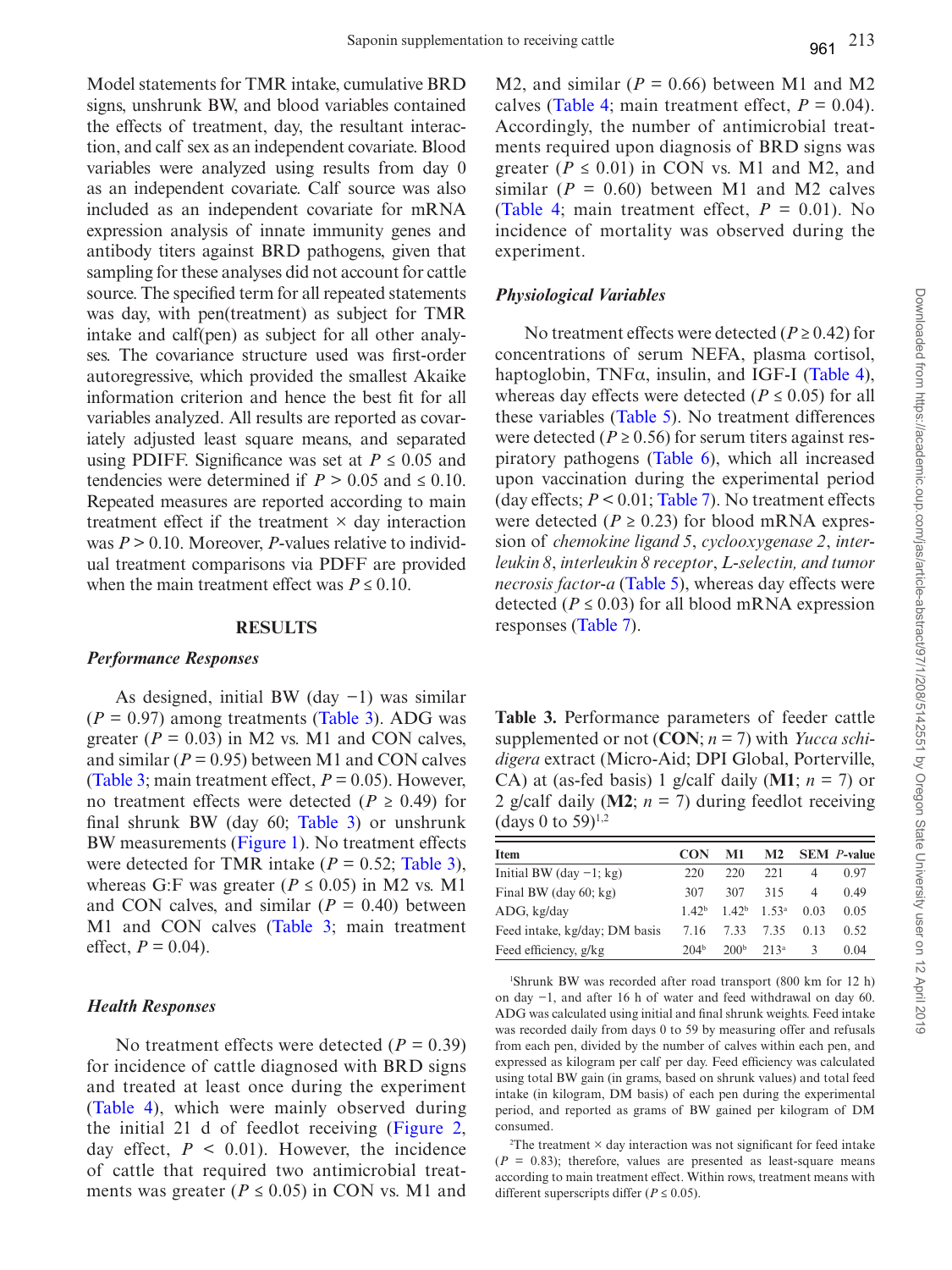

<span id="page-6-0"></span>**Figure 1.** Unshrunk BW in feeder cattle supplemented or not (**CON**; *n* = 7) with *Yucca schidigera* extract (Micro-Aid; DPI Global, Porterville, CA) at (as-fed basis) 1 g/calf daily (M1;  $n = 7$ ) or 2 g/calf daily (M2;  $n = 7$ ) during feedlot receiving (days 0 to 59). No treatment or treatment  $\times$  day interaction were detected ( $P \ge 0.33$ ), whereas a day effect was significant ( $P \le 0.01$ ).

<span id="page-6-1"></span>**Table 4.** Morbidity and physiological responses in feeder cattle supplemented or not (**CON**; *n* = 7) with *Yucca schidigera* extract (Micro-Aid; DPI Global, Porterville, CA) at (as-fed basis) 1 g/calf daily (**M1**;  $n = 7$ ) or 2 g/calf daily (M2;  $n = 7$ ) during feedlot receiving (days 0 to 59)<sup>1</sup>

| Item                                                    | <b>CON</b>     | M <sub>1</sub>    | M <sub>2</sub>    | <b>SEM</b> | $P$ -value |
|---------------------------------------------------------|----------------|-------------------|-------------------|------------|------------|
| Cattle treated for respiratory disease <sup>2</sup> , % |                |                   |                   |            |            |
| Once                                                    | 42.9           | 60.0              | 54.3              | 8.8        | 0.39       |
| Twice                                                   | $17.1^{\circ}$ | 2.85 <sup>b</sup> | 5.71 <sup>b</sup> | 4.68       | 0.04       |
| Number of antimicrobial treatments required             | $1.40^{\rm a}$ | 1.05 <sup>b</sup> | 1.10 <sup>b</sup> | 0.08       | 0.01       |
| Physiological variables <sup>3</sup>                    |                |                   |                   |            |            |
| Plasma cortisol, ng/mL                                  | 23.6           | 21.6              | 21.7              | 1.7        | 0.63       |
| Plasma insulin, pmol/L                                  | 29.8           | 29.1              | 33.3              | 3.0        | 0.55       |
| Plasma insulin-growth factor I, ng/mL                   | 159            | 155               | 149               | 7          | 0.42       |
| Plasma haptoglobin, mg/mL                               | 0.37           | 0.40              | 0.37              | 0.05       | 0.82       |
| Plasma tumor necrosis- $\alpha$ , ng/mL                 | 0.14           | 0.24              | 0.35              | 0.13       | 0.46       |
| Serum non-esterified fatty acids, $\mu$ Eq/L            | 0.25           | 0.25              | 0.23              | 0.02       | 0.67       |

1 Values reported are least-square means according to main treatment effect, given that no treatment × day interactions were detected (*P* ≥ 0.37). Within rows, treatment means with different superscripts differ ( $P \le 0.05$ ).

2 Cattle was observed daily for signs of bovine respiratory disease according to the DART system (Zoetis, Florham Park, NJ) with the modifications described by [Step et al. \(2008\)](#page-11-5) and [Wilson et al. \(2015\).](#page-11-7) If diagnosed with respiratory disease signs, cattle received antimicrobial treatment as described by [Wilson et al. \(2015\).](#page-11-7)

3 Blood samples were collected on days 0, 2, 6, 10, 14, 21, 28, 34, 45, and 59 of the experiment, and analyzed for plasma tumor necrosis-α (days 0 to 14), cortisol, haptoglobin, and non-esterified fatty acids (days 0 to 28), as well as insulin and insulin-like growth factor I (**IGF-I**; days 0, 14, 28, 45, and 59). Data were analyzed using results from day 0 as independent covariate.

### **DISCUSSION**

Saponins are naturally occurring compounds in a variety of plants and edible legumes, consisting of one or more oligosaccharides attached to a triterpenoid or steroidal hydrophobic aglycone ([Shi](#page-11-4) [et al., 2004\)](#page-11-4). The structures of saponins from different plants are variable and depend on the plant type, sugar content, and composition of the steroid ring ([Rao et al., 1995](#page-10-16)). Nevertheless, the biological functions of saponins remain similar across different vegetable sources [\(Francis et al., 2002](#page-10-17)). Given the limited body of research investigating the role of saponins from *Y. schidigera* extract on receiving cattle, results from this experiment are also being contrasted with studies using saponins from other plant sources and administered to different species.

Cattle utilized in this experiment were considered high-risk given that their prior management and health history were not fully known [\(Lippolis](#page-10-8)  [et al. 2017](#page-10-8); [Wilson et al., 2017](#page-11-1); [Souza et al., 2018](#page-11-10)). Moreover, cattle experienced the stress of weaning, auction, transportation, commingling, vaccination, and feedlot entry within a short interval, and the combination of these stressors impacts cattle immunocompetence and performance ([Cooke,](#page-9-0)  [2017\)](#page-9-0). Day effects observed across treatments for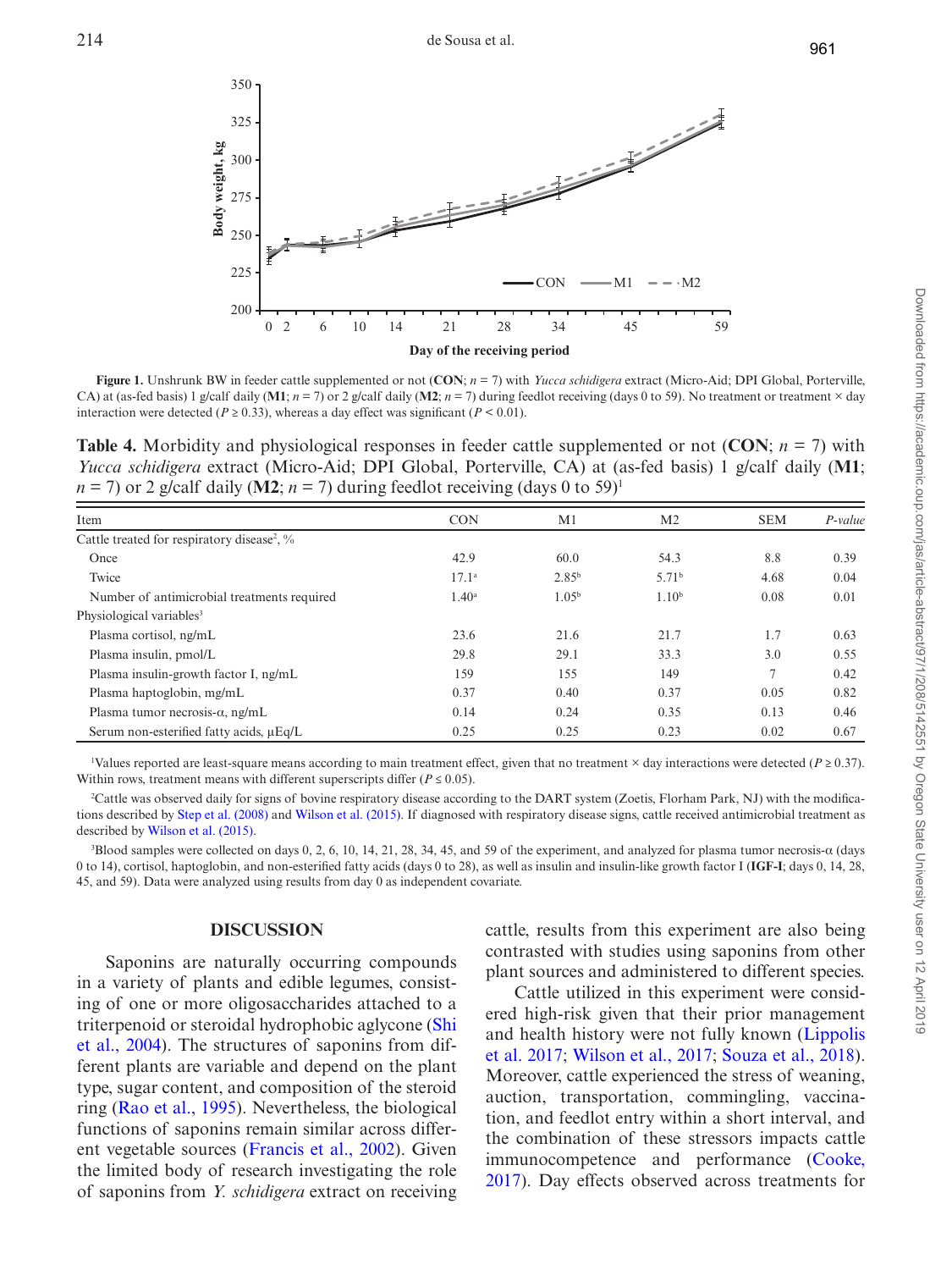



**Figure 2.** Cumulative incidence of bovine respiratory disease (**BRD**) signs in feeder cattle supplemented or not (**CON**; *n* = 7) with *Yucca schidigera* extract (Micro-Aid; DPI Global, Porterville, CA) at (as-fed basis) 1 g/calf daily (**M1**;  $n = 7$ ) or 2 g/calf daily (**M2**;  $n = 7$ ) during feedlot receiving (days 0 to 59). Cattle were observed daily for BRD signs according to the DART system (Zoetis, Florham Park, NJ) with the modifications described by [Step et al. \(2008\)](#page-11-5) and [Wilson et al. \(2015\)](#page-11-7). If diagnosed with respiratory disease signs, cattle received antimicrobial treatment as described by [Wilson et al. \(2015\).](#page-11-7) Graph represents incidence of cattle diagnosed with BRD signs and treated with antimicrobial at least once during the experiment. No treatment or treatment  $\times$  day interaction were detected ( $P \ge 0.34$ ), whereas a day effect was significant ( $P \le 0.01$ ).

<span id="page-7-1"></span>**Table 5.** Concentrations of plasma cortisol (ng/ mL), insulin (pmol/L), insulin-like growth factor I (**IGF-I**; ng/mL), haptoglobin (mg/mL), tumor necrosis-α (**TNFα**; ng/mL), and non-esterified fatty acids (**NEFA**; μEq/L) in feeder cattle during feedlot receiving (days 0 to 59)<sup>1,2</sup>

| Day          | Cortisol          | Insulin           | IGF-I             | Haptoglobin        |                   | $TNF\alpha$ NEFA  |
|--------------|-------------------|-------------------|-------------------|--------------------|-------------------|-------------------|
| $\mathbf{0}$ | 29.2 <sup>a</sup> | 28.8 <sup>c</sup> | 82.6 <sup>d</sup> | $0.26^{\circ}$     | 0.12 <sup>b</sup> | $0.42^{\rm a}$    |
| 2            | $20.3^{\circ}$    |                   |                   | 0.37 <sup>cd</sup> | 0.18 <sup>b</sup> | 0.36 <sup>b</sup> |
| 6            | 20.9 <sup>c</sup> |                   |                   | $0.48^{ab}$        | 0.33 <sup>a</sup> | 0.31c             |
| 10           | $20.2^{\circ}$    |                   |                   | 0.52 <sup>a</sup>  | $0.22^{ab}$       | 0.22 <sup>d</sup> |
| 14           | $20.3^{\circ}$    | $26.9^\circ$      | 131 <sup>c</sup>  | $0.41^{bc}$        | 0.14 <sup>b</sup> | 0.19e             |
| 21           | 23.8 <sup>b</sup> |                   |                   | $0.31$ de          |                   | 0.19e             |
| 28           | 23.7 <sup>b</sup> | 37.6 <sup>a</sup> | 162 <sup>b</sup>  | $0.31$ de          |                   | $0.18^e$          |
| 45           |                   | $30.3^{bc}$       | 165 <sup>b</sup>  |                    |                   |                   |
| 59           |                   | $34.5^{ab}$       | 175 <sup>a</sup>  |                    |                   |                   |
| <b>SEM</b>   | 1.6               | 2.7               | 4.8               | 0.05               | 0.07              | 0.01              |
| $P$ -value   | 0.01              | < 0.01            | < 0.01            | 0.03               | 0.05              | < 0.01            |

<sup>1</sup>Within columns, values with different superscripts differ ( $P \le 0.05$ ).  $2B$ lood samples were collected on days 0, 2, 6, 10, 14, 21, 28, 34, 45, and 59 of the experiment, and analyzed for plasma tumor necrosis-α (days 0 to 14), cortisol, haptoglobin, and non-esterified fatty acids (days 0 to 28), as well as insulin and IGF-I (days 0, 14, 28, 45, and 59).

plasma cortisol, haptoglobin, and TNFα validate that cattle experienced an adrenocortical and subsequent acute-phase response during feedlot receiving [\(Cooke et al., 2011](#page-10-18); [Rodrigues et al., 2015](#page-10-19)). Similar outcomes were noted for mRNA expression of whole blood genes, indicating immune activation upon feedlot entry as these encode key inflammatory components of the innate immune system ([Abbas and Lichtman, 2014](#page-9-4)). All these stress-induced inflammatory processes are linked with the BRD complex in receiving cattle ([Berry et al., 2004](#page-9-5); <span id="page-7-0"></span>[Cooke, 2017\)](#page-9-0) supporting the incidence of BRD signs observed in the present experiment, which is comparable to research conducted at commercial receiving yards [\(Snowder et al., 2006](#page-11-0); [Marques](#page-10-20)  [et al., 2016](#page-10-20)). Collectively, the experimental model adopted herein represented the stress and health challenges that commercial feeder cattle typically experience during feedlot receiving in the United States [\(Duff and Galyean, 2007](#page-10-0)).

Supplemental MA increased cattle ADG when included at 2 g/calf daily (M2), but not when included at the lower dose (1 g/calf daily; M1). This outcome should be primarily attributed to increased G:F feed efficiency in M2 cattle, given that TMR intake, incidence of BRD signs, and all physiological responses did not differ among treatment groups. [McMurphy et al. \(2014a\)](#page-10-4) reported that MA supplementation at 1 and 2 g/day (as-fed basis) improved in situ rumen DM and neutral detergent fiber digestibility in beef steers, without impacting total feed intake. Authors associated these outcomes with decreased rumen particulate passage rate in MA-supplemented cattle, as saponins from *Y. schidigera* have foam-forming characteristics that may increase rumen fluid viscosity ([Cheeke, 2000](#page-9-6)). Supplementing MA at 1 and 2 g/ day (as-fed basis) also reduced ruminal protozoa concentrations in [McMurphy et al. \(2014a\),](#page-10-4) given that saponins react with cholesterol in the protozoal cell membrane to stimulate lysis [\(Hristov et al.,](#page-10-21)  [1999](#page-10-21); [Cheeke, 2000](#page-9-6)). In turn, decreased rumen protozoa may enhance G:F by reducing methane emissions, shifting ruminal fermentation from acetate toward propionate production, and increasing microbial N flow to the lower gastrointestinal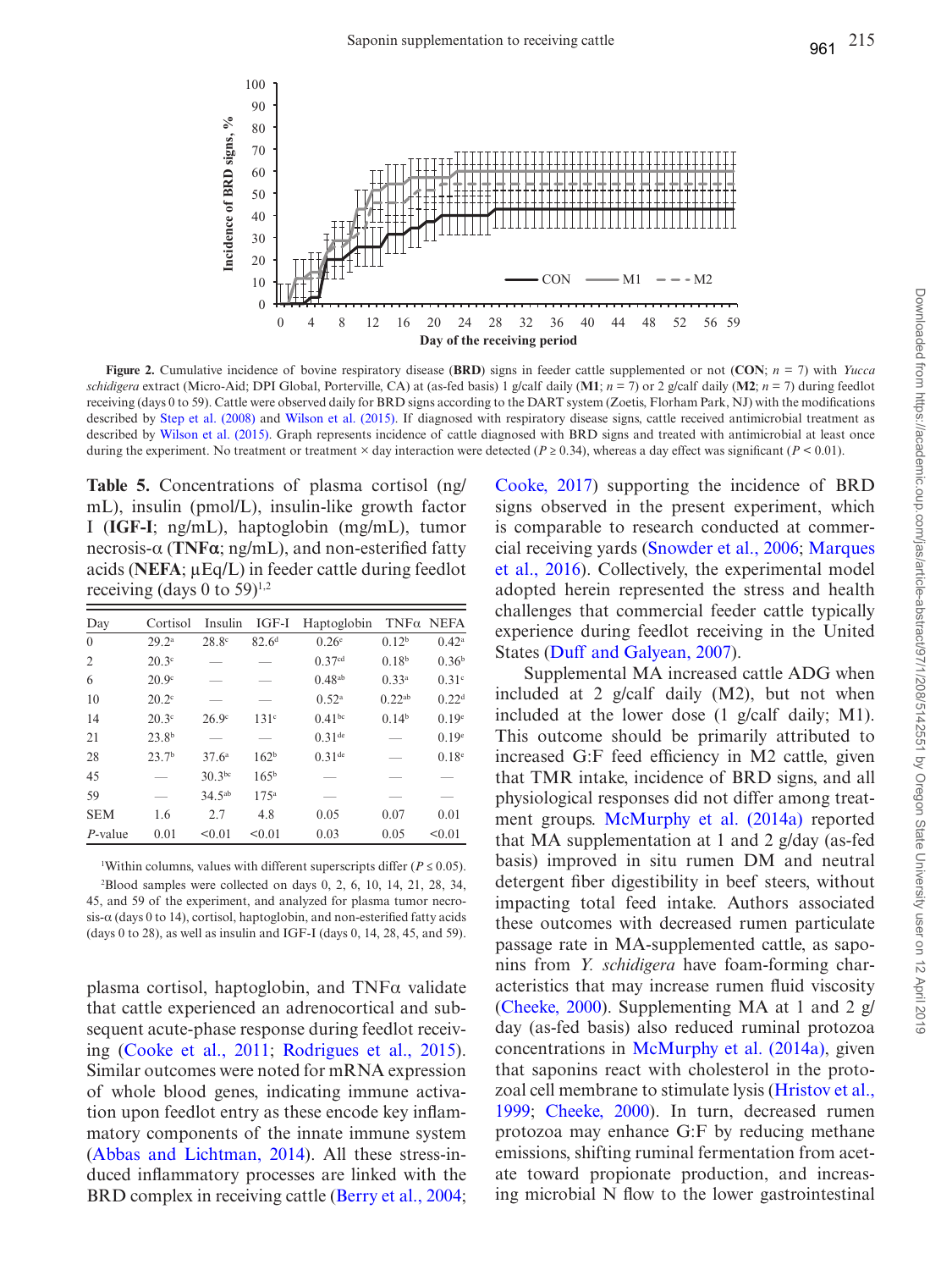<span id="page-8-0"></span>**Table 6.** Serum titers against respiratory pathogens and mRNA expression in whole blood from feeder cattle supplemented or not (**CON**; *n* = 7) with *Yucca schidigera* extract (Micro-Aid; DPI Global, Porterville, CA) at (as-fed basis) 1 g/calf daily (M1;  $n = 7$ ) or 2 g/calf daily (M2;  $n = 7$ ) during feedlot receiving (days 0 to  $59$ <sup>1</sup>

| Item                               | <b>CON</b> | M <sub>1</sub> | M <sub>2</sub> | <b>SEM</b> | $P$ -value |
|------------------------------------|------------|----------------|----------------|------------|------------|
| Serum antibodies, titer log 2      |            |                |                |            |            |
| Mannheimia haemolytica             | 9.21       | 9.19           | 9.05           | 0.21       | 0.78       |
| Parainfluenza-3 virus              | 6.10       | 5.87           | 5.61           | 0.35       | 0.56       |
| Bovine respiratory syncytial virus | 4.84       | 4.46           | 4.70           | 0.50       | 0.83       |
| Bovine viral diarrhea virus-1      | 3.29       | 3.10           | 3.17           | 0.36       | 0.92       |
| Bovine herpesvirus-1               | 1.95       | 1.94           | 1.92           | 0.38       | 0.99       |
| Blood mRNA expression, fold effect |            |                |                |            |            |
| Chemokine ligand 5                 | 4.83       | 3.93           | 3.62           | 0.54       | 0.23       |
| Cyclooxygenase 2                   | 6.95       | 7.51           | 6.66           | 0.75       | 0.64       |
| Interleukin 8                      | 11.6       | 9.68           | 13.8           | 2.08       | 0.27       |
| Interleukin 8 receptor             | 20.7       | 23.6           | 19.7           | 2.7        | 0.50       |
| L-selectin                         | 2.61       | 2.84           | 2.90           | 0.25       | 0.62       |
| Tumor necrosis-α                   | 6.26       | 6.06           | 6.07           | 0.82       | 0.98       |

1 Blood mRNA expression reported as in [Ocón-Grove et al. \(2008\)](#page-10-11). Values reported are least-square means according to main treatment effect, given that no treatment  $\times$  day interactions were detected ( $P \ge 0.55$ ).

2 Blood samples were collected on days 0, 2, 6, 10, 14, 21, 28, 34, 45, and 59 of the experiment and analyzed for serum titers (days 0, 10, 21, and 45) and whole blood mRNA expression (days 0 to 14). Data were analyzed using results from day 0 as independent covariate. On day 0, cattle were vaccinated against *Clostridium* and *Mannheimia haemolytica* (One Shot Ultra 7; Zoetis Florham Park, NJ), *bovine herpesvirus-1*, bovine viral diarrhea complex, *parainfluenza3 virus*, and *bovine respiratory syncytial virus* (Bovi-Shield Gold 5; Zoetis), and were administered an anthelmintic (Dectomax; Zoetis). On day 21, cattle were re-vaccinated against *Clostridium* (Ultrabac 8; Zoetis), *bovine herpesvirus-1*, bovine viral diarrhea complex, *parainfluenza3 virus*, and *bovine respiratory syncytial virus* (Bovi-Shield Gold 5; Zoetis).

<span id="page-8-1"></span>**Table 7.** Serum titers against *Mannheimia haemolytica* (**MH**), parainfluenza-3 virus (**PI3**), bovine respiratory syncytial virus (**BRSV**), bovine viral diarrhea virus-1 (**BVD-1**), and bovine herpesvirus-1 (**BHV**), and whole blood mRNA expression of *chemokine ligand 5* (**CCL5**), *cyclooxygenase 2* (**COX2**), *interleukin 8* (**IL8**), *interleukin 8 receptor* (**IL8R**), *L-selectin* (**SELL**), and *tumor necrosis-α* (**TNFα**) in feeder cattle during feedlot receiving (days 0 to 59)<sup>1,2</sup>

| Day            | Serum antibody titers (titer log 2) |                   |                   |                   | Blood mRNA expression (fold effect) |                      |                   |                   |                   |                    |             |
|----------------|-------------------------------------|-------------------|-------------------|-------------------|-------------------------------------|----------------------|-------------------|-------------------|-------------------|--------------------|-------------|
|                | MН                                  | PI3               | <b>BRSV</b>       | $BVD-1$           | <b>BHV</b>                          | CCL <sub>5</sub>     | COX <sub>2</sub>  | IL <sub>8</sub>   | IL8R              | <b>SELL</b>        | $TNF\alpha$ |
| $\overline{0}$ | 8.17 <sup>d</sup>                   | 2.82 <sup>c</sup> | 1.37 <sup>d</sup> | 0.84 <sup>d</sup> | 0.21 <sup>c</sup>                   | $4.66$ <sup>ab</sup> | 7.16 <sup>b</sup> | $12.5^{\rm a}$    | 26.6 <sup>a</sup> | 2.76 <sup>a</sup>  | 6.68ab      |
| 2              |                                     |                   |                   |                   |                                     | 4.08 <sup>b</sup>    | 8.61 <sup>a</sup> | 6.88 <sup>b</sup> | $16.7^\circ$      | 2.37 <sup>b</sup>  | $7.18^{a}$  |
| 6              |                                     |                   |                   |                   |                                     | 5.07 <sup>a</sup>    | 5.34 <sup>c</sup> | 14.8 <sup>a</sup> | $22.3^{ab}$       | 2.63 <sup>ab</sup> | 5.17c       |
| 10             | 8.48 <sup>c</sup>                   | 3.99 <sup>b</sup> | 3.08 <sup>c</sup> | 1.01 <sup>c</sup> | 0.50 <sup>c</sup>                   | 4.32 <sup>b</sup>    | 6.83 <sup>b</sup> | $14.2^{\circ}$    | $18.3^{bc}$       | 3.00 <sup>a</sup>  | $6.14^t$    |
| 14             | _                                   |                   |                   |                   | _                                   | 4.14 <sup>b</sup>    | 7.21 <sup>b</sup> | $13.6^{\circ}$    | $22.2^{ab}$       | 2.93 <sup>a</sup>  | 5.69°       |
| 21             | 9.31 <sup>b</sup>                   | $6.25^{\rm a}$    | 4.73 <sup>b</sup> | 2.32 <sup>b</sup> | 2.81 <sup>a</sup>                   |                      |                   |                   |                   |                    |             |
| 45             | 9.75 <sup>a</sup>                   | $6.75^{\rm a}$    | 5.56 <sup>a</sup> | 5.63 <sup>a</sup> | 2.36 <sup>b</sup>                   |                      |                   |                   |                   |                    |             |
| <b>SEM</b>     | 0.19                                | 0.36              | 0.37              | 0.35              | 0.25                                | 0.37                 | 0.65              | 2.28              | 2.57              | 0.19               | 0.61        |
| $P$ -value     | < 0.01                              | < 0.01            | < 0.01            | < 0.01            | < 0.01                              | 0.02                 | < 0.01            | < 0.01            | < 0.01            | 0.03               | < 0.01      |

1 Within columns, values with different superscripts differ (*P* ≤ 0.05). Blood mRNA expression reported as in [Ocón-Grove et al. \(2008\).](#page-10-11)

 $^2$  Blood samples were collected on days 0, 2, 6, 10, 14, 21, 28, 34, 45, and 59 of the experiment and analyzed for serum titers (days 0, 10, 21, and 45) and whole blood mRNA expression (days 0 to 14). On day 0, cattle were vaccinated against *Clostridium* and MH (One Shot Ultra 7; Zoetis Florham Park, NJ), BHV, BVD complex, PI3, and BRSV (Bovi-Shield Gold 5; Zoetis), and were administered an anthelmintic (Dectomax; Zoetis). On day 21, cattle were re-vaccinated against *Clostridium* (Ultrabac 8; Zoetis), BHV, BVD complex, PI3, and BRSV (Bovi-Shield Gold 5; Zoetis).

tract [\(Wallace et al., 1994;](#page-11-11) [Hristov et al., 1999](#page-10-21)). Accordingly, [McMurphy et al. \(2014a\)](#page-10-4) reported that microbial N flow was increased by MA supplementation, but mainly when it was provided at 2 g/ day (as-fed basis). Together, results from the present experiment and by [McMurphy et al. \(2014a\)](#page-10-4) suggest that MA should be supplemented at 2 g/day

to yield rumen fermentation benefits that translate into improved G:F and ADG in receiving cattle.

Saponins are recognized as potent immune stimulators and used as adjuvants for human and animal vaccines ([Ellis et al., 2005](#page-10-22); [Skene](#page-11-12)  [and Sutton, 2006](#page-11-12); [Sun et al. 2009](#page-11-13)). [Chavali and](#page-9-7)  [Campbell \(1987\)](#page-9-7) reported that dietary saponin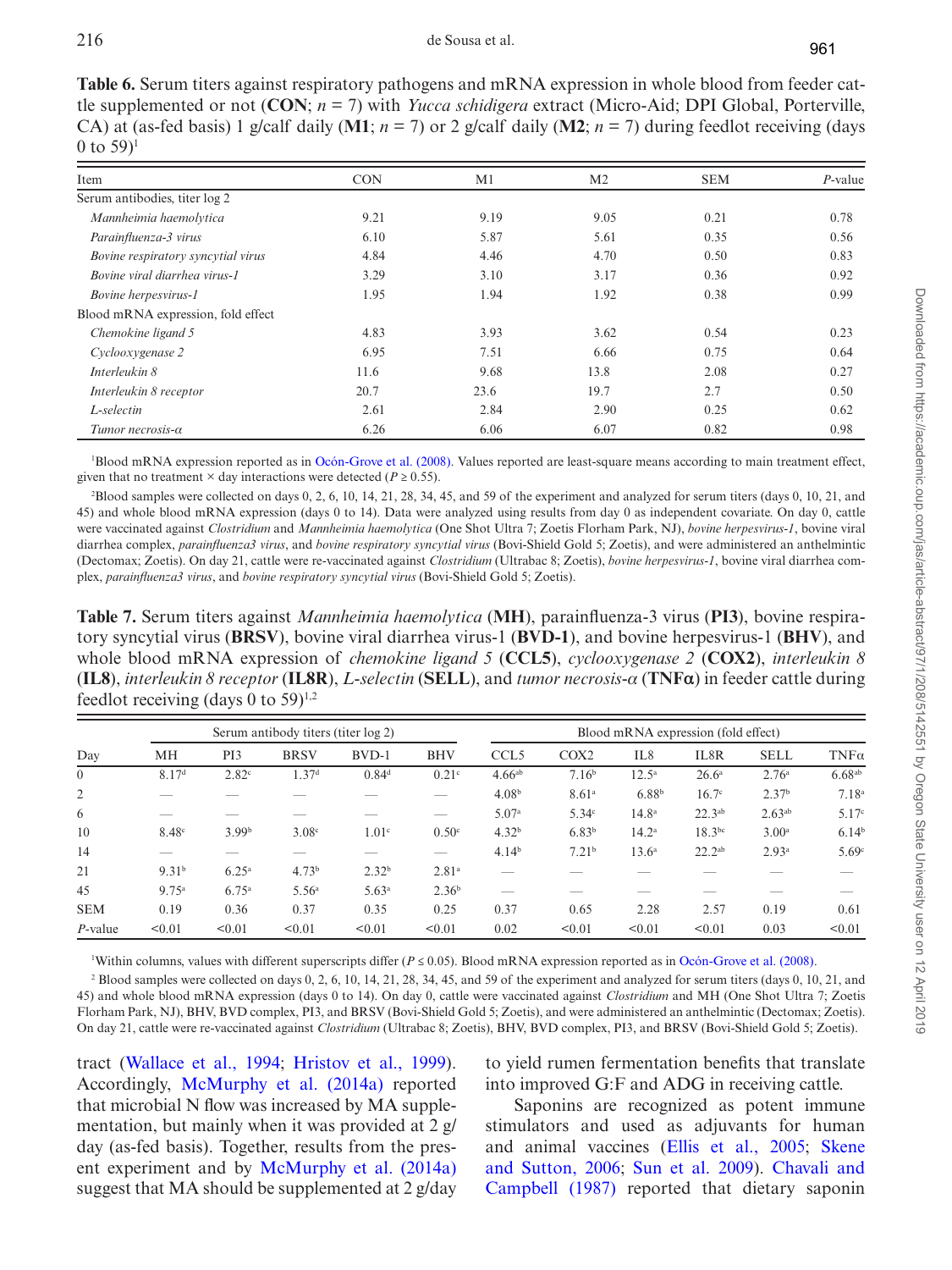supplementation increased the resistance of mice to rabies virus. Contrary to this rationale, however, MA supplementation failed to mitigate incidence of BRD signs in this experiment. Nonetheless, M1 and M2 cattle diagnosed with BRD signs required less antimicrobial treatments to recover from sickness compared with CON. These outcomes imply that MA supplementation partially improved cattle immunocompetence, but do not explain increased performance of M2 cattle as such health benefits were observed for both MA-including treatments. One of the key immunostimulatory properties of saponins is to enhance antibody and lymphocyte response to antigens [\(Kensil, 1996](#page-10-23); [Shi et al., 2004](#page-11-4)), including stimulation of Th1 immune response and production of cytotoxic T-lymphocytes against exogenous pathogens ([Sun et al., 2009](#page-11-13)). Saponins may also enhance immunity by increasing the uptake of antigens by the intestine and other membranes ([Das et al., 2012\)](#page-10-24). Therefore, MA supplementation likely enhanced the ability of cattle to recover from BRD upon antimicrobial administration, although research is warranted to properly elucidate the immunological benefits of MA supplementation.

Another mechanism by which saponins stimulate the immune system is by inducing the production of cytokines and inflammatory components ([Francis et al., 2002\)](#page-10-17). Supplementing saponins has also been shown to enhance vaccine efficacy in poultry, such as greater antibody titer response to vaccination against infectious bursal disease ([Zhai et al., 2014](#page-11-14)). However, MA supplementation did not modulated inflammatory and acutephase responses associated with feedlot receiving herein. These include mRNA expression of innate immunity genes in whole blood, and plasma concentrations of haptoglobin, cortisol, and TNFα. Serum antibody titers against BRD pathogens were also not impacted by MA supplementation, but increased across treatments during the experiment, which denotes acquired humoral immunity to these antigens upon vaccination [\(Richeson et al., 2008](#page-10-25)). Likewise, MA supplementation did not modulate circulating concentrations of insulin, IGF-I, and NEFA, which are metabolic markers of nutritional status in ruminants ([Hess et al., 2005\)](#page-10-9). Although the specific impacts of MA and saponins on these variables are mostly undetermined, one could expect increased circulating concentrations of insulin and IGF-I in M2 cattle due to their greater ADG and G:F ([Ellenberger et al., 1989](#page-10-26)). Yet, plasma concentrations of insulin and IGF-I increased while serum NEFA concentrations decreased across treatments, given greater nutrient intake and growth as the experiment advanced ([Lippolis et al., 2017](#page-10-8)). Collectively, the physiological variables evaluated herein failed to elucidate the biological mechanisms by which MA supplementation improved performance (M2) and response to BRD treatment (M1 and M2); perhaps these occurred without substantial impacts on systemic inflammatory, humoral, and metabolic responses.

In summary, this experimental model represented the stress and health challenges that commercial feeder cattle experience during feedlot receiving, resulting in substantial incidence of BRD signs. Supplementing MA at 2 g/d increased feedlot receiving ADG due to enhanced G:F, whereas the same outcome was not observed when MA was supplemented at 1 g/d. Moreover, supplementing MA at 1 or 2 g/d did not prevent the incidence of BRD signs, but reduced the need for antimicrobial treatments in cattle diagnosed with BRD signs. None of the inflammatory, humoral, and metabolic responses evaluated herein were impacted by MA; hence, research is still warranted to investigate the physiological impacts of supplementing this ingredient to receiving cattle. Nevertheless, results from this experiment suggest that MA supplementation at 2 g/animal daily may enhance performance and immunocompetence of high-risk cattle during feedlot receiving.

### **LITERATURE CITED**

- <span id="page-9-4"></span>Abbas, A. K., and A. H. Lichtman. 2014. Cellular and molecular immunology. 8th ed. Philadelphia, PA: Elsevier Health Sciences.
- <span id="page-9-1"></span>AOAC. 2006. Official methods of analysis. 18th ed. Arlington, VA: Association of Official Analytical Chemists.
- <span id="page-9-5"></span>Berry, B. A., A. W. Confer, C. R. Krehbiel, D. R. Gill, R. A. Smith, and M. Montelongo. 2004. Effects of dietary energy and starch concentrations for newly received feedlot calves: II. Acute-phase protein response. J. Anim. Sci. 82:845–850. doi:10.2527/2004.823845x
- <span id="page-9-3"></span>Buza, J. J., Y. Mori, A. M. Bari, H. Hikono, Aodon-geril, S. Hirayama, Y. Shu, and E. Momotani. 2003. *Mycobacterium avium* subsp. Paratuberculosis infection causes suppression of RANTES, monocyte chemoattractant protein 1, and tumor necrosis factor alpha expression in peripheral blood of experimentally infected cattle. Infect. Immun. 71:7223–7227. doi:10.1128/IAI.71.12.7223-7227.2003
- <span id="page-9-2"></span>Callan, R. J. 2001. Fundamental considerations in developing vaccination protocols. Bovine Pract. 34:14–22.
- <span id="page-9-7"></span>Chavali, S. R., and J. B. Campbell. 1987. Immunomodulatory effects of orally-administered saponins and nonspecific resistance against rabies infection. Int. Arch. Allergy Appl. Immunol. 84:129–134. doi:10.1159/000234411
- <span id="page-9-6"></span>Cheeke, P. R. 2000. Actual and potential applications of *Yucca schidigera* and *Quillaja saponaria* saponins in human and animal nutrition. In: W. Oleszek and A. Marston, editors, Saponins in food, feedstuffs and medicinal plants. Boston: Kluwer Academic Publishers; p. 241–254.
- <span id="page-9-0"></span>Cooke, R. F. 2017. Invited paper: nutritional and management considerations for beef cattle experiencing stress-induced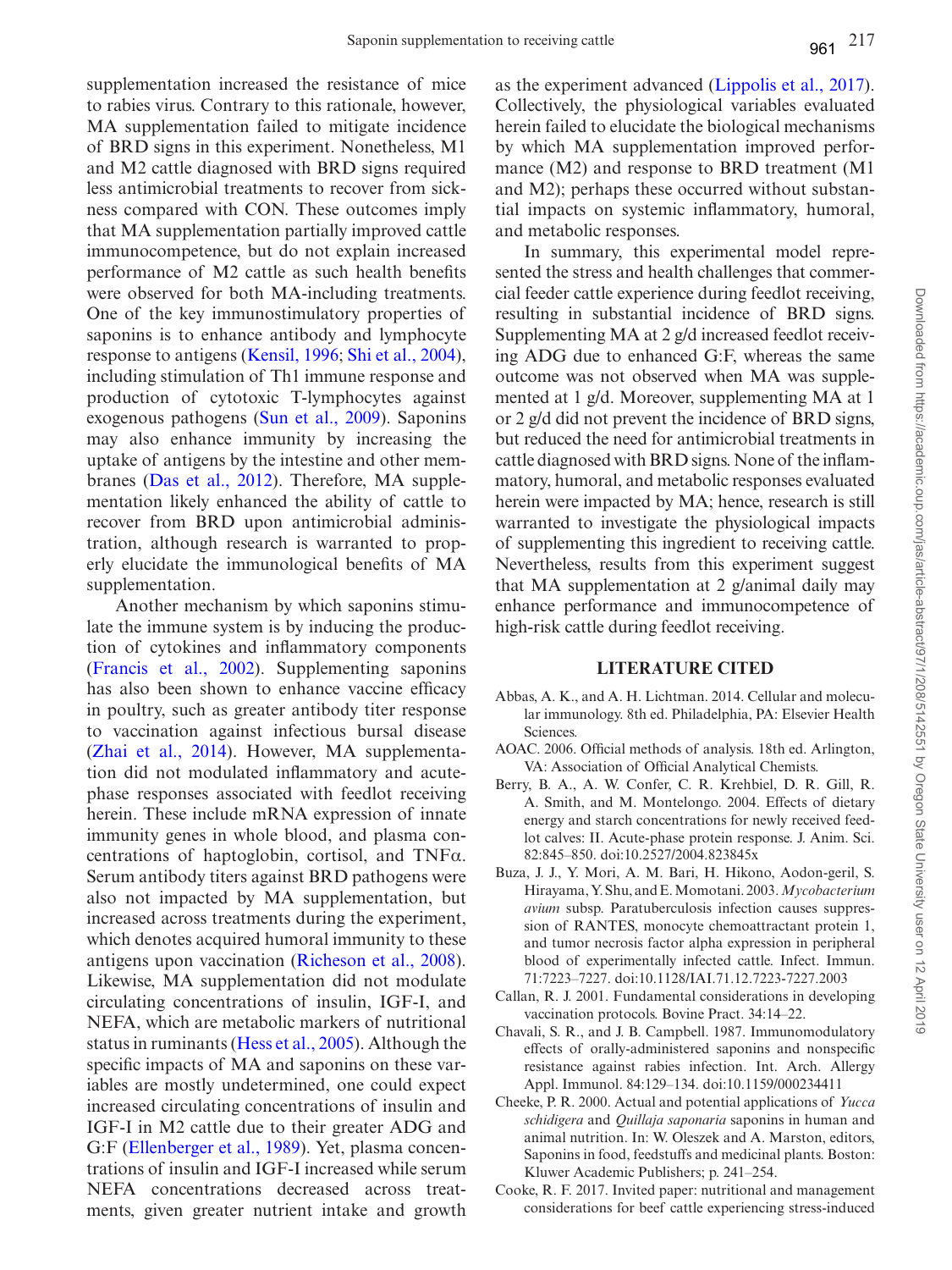inflammation. Prof. Anim. Sci. 33:1–11. doi:10.15232/ pas.2016-01573

- <span id="page-10-6"></span>Cooke, R. F., and J. D. Arthington. 2013. Concentrations of haptoglobin in bovine plasma determined by ELISA or a colorimetric method based on peroxidase activity. J. Anim. Physiol. Anim. Nutr. (Berl.). 97:531–536. doi:10.1111/j.1439-0396.2012.01298.x
- <span id="page-10-18"></span>Cooke, R. F., D. W. Bohnert, P. Moriel, B. W. Hess, and R. R. Mills. 2011. Effects of polyunsaturated fatty acid supplementation on ruminal in situ forage degradability, performance, and physiological responses of feeder cattle. J. Anim. Sci. 89:3677–3689. doi:10.2527/jas.2010-3515
- <span id="page-10-24"></span>Das, T. K., D. Banerjee, D. Charkraborty, M. C. Pakhira, B. Shrivastava, and R. C. Kuhad. 2012. Saponin: role in animal system. Vet. World. 5:248–254. doi:10.5455/ vetworld.2012.248–254
- <span id="page-10-0"></span>Duff, G. C., and M. L. Galyean. 2007. Board-invited review: recent advances in management of highly stressed, newly received feedlot cattle. J. Anim. Sci. 85:823–840. doi:10.2527/jas.2006-501
- <span id="page-10-26"></span>Ellenberger, M. A., D. E. Johnson, G. E. Carstens, K. L. Hossner, M. D. Holland, T. M. Nett, and C. F. Nockels. 1989. Endocrine and metabolic changes during altered growth rates in beef cattle. J. Anim. Sci. 67:1446–1454. doi:10.2527/jas1989.6761446x
- <span id="page-10-22"></span>Ellis, J. A., K. H. West, C. Waldner, and C. Rhodes. 2005. Efficacy of a saponin-adjuvanted inactivated respiratory syncytial virus vaccine in calves. Can. Vet. J. 46:155–162.
- <span id="page-10-10"></span>Fleige, S., and M. W. Pfaffl. 2006. RNA integrity and the effect on the real-time qRT-PCR performance. Mol. Aspects Med. 27:126–139. doi:10.1016/j.mam.2005.12.003
- <span id="page-10-17"></span>Francis, G., Z. Kerem, H. P. Makkar, and K. Becker. 2002. The biological action of saponins in animal systems: a review. Br. J. Nutr. 88:587–605. doi:10.1079/BJN2002725
- <span id="page-10-15"></span>Gifford, C. A., K. Racicot, D. S. Clark, K. J. Austin, T. R. Hansen, M. C. Lucy, C. J. Davies, and T. L. Ott. 2007. Regulation of interferon-stimulated genes in peripheral blood leukocytes in pregnant and bred, nonpregnant dairy cows. J. Dairy Sci. 90:274–280. doi:10.3168/jds. S0022-0302(07)72628-0
- <span id="page-10-2"></span>Goetsch, A. L., and F. N. Owens. 1985. Effects of sarsaponin on digestion and passage rates in cattle fed medium to low concentrate. J. Dairy Sci. 68:2377–2384. doi:10.3168/jds. S0022-0302(85)81112-7
- <span id="page-10-9"></span>Hess, B. W., S. L. Lake, E. J. Scholljegerdes, T. R. Weston, V. Nayigihugu, J. D. C. Molle, and G. E. Moss. 2005. Nutritional controls of beef cow reproduction. J. Anim. Sci. 83:E90–E106. doi:10.2527/2005.8313\_supplE90x
- <span id="page-10-3"></span>Hristov, A. N., K. L. Grandeen, J. Ropp, and D. Greer. 2004. Effect of *Yucca schidigera*-based surfactant on ammonia utilization in vitro, and in situ degradability of corn grain. Anim. Feed Sci. Technol. 115:341–355. doi:10.1016/j. anifeedsci.2004.02.010
- <span id="page-10-21"></span>Hristov, A. N., T. A. McAllister, F. H. Van Herk, K. J. Cheng, C. J. Newbold, and P. R. Cheeke. 1999. Effect of *Yucca schidigera* on ruminal fermentation and nutrient digestion in heifers. J. Anim. Sci. 77:2554–2563. doi:10.2527/1999.7792554x
- <span id="page-10-23"></span>Kensil, C. R. 1996. Saponins as vaccine adjuvants. Crit. Rev. Ther. Drug Carrier Syst. 13:1–55.
- <span id="page-10-14"></span>Kliem, H., D. Rodler, S. E. Ulbrich, F. Sinowatz, B. Berisha, H. H. Meyer, and D. Schams. 2013. Dexamethasoneinduced eosinopenia is associated with lower progesterone

production in cattle. Reprod. Domest. Anim. 48:137–148. doi:10.1111/j.1439-0531.2012.02116.x

- <span id="page-10-8"></span>Lippolis, K. D., R. F. Cooke, T. Schumaher, A. P. Brandão, L. G. T. Silva, K. M. Schubach, R. S. Marques, and D. W. Bohnert. 2017. Physiologic, health, and performance responses of beef steers supplemented with an immunomodulatory feed ingredient during feedlot receiving. J. Anim. Sci. 95:4945–4957. doi:10.2527/jas2017.1837
- <span id="page-10-20"></span>Marques, R. S., R. F. Cooke, M. C. Rodrigues, B. I. Cappellozza, R. R. Mills, C. K. Larson, P. Moriel, and D. W. Bohnert. 2016. Effects of organic or inorganic cobalt, copper, manganese, and zinc supplementation to late-gestating beef cows on productive and physiological responses of the offspring. J. Anim. Sci. 94:1215–1226. doi:10.2527/ jas.2015-0036
- <span id="page-10-5"></span>McMurphy, C. P., A. J. Sexten, G. L. Mourer, M. J. Rinker, and D. J. Lalman. 2014b. Effects of including saponins (Micro-Aid) in a protein supplement on performance of growing steers and spring-calving cows. Anim. Feed Sci. Technol. 190:19–29. doi:10.1016/j.anifeedsci.2014.01.002
- <span id="page-10-4"></span>McMurphy, C. P., A. J. Sexten, G. L. Mourer, E. D. Sharman, S. J. Trojan, M. J. Rincker, W. K. Coblentz, and D. L. Lalman. 2014a. Effects of including saponins (Micro-Aid®) on intake, rumen fermentation and digestibility in steers fed low quality prairie hay. Anim. Feed Sci. Technol. 190:47–58. doi:10.1016/j.anifeedsci.2014.01.007
- <span id="page-10-7"></span>NRC. 1996. Nutrient requirements of beef cattle. 7th rev. ed. Washington, DC: National Academic Press.
- <span id="page-10-11"></span>Ocón-Grove, O. M., F. N. Cooke, I. M. Alvarez, S. E. Johnson, T. L. Ott, and A. D. Ealy. 2008. Ovine endometrial expression of fibroblast growth factor (FGF) 2 and conceptus expression of FGF receptors during early pregnancy. Domest. Anim. Endocrinol. 34:135–145. doi:10.1016/j. domaniend.2006.12.002
- <span id="page-10-13"></span>Playford, M. C., K. Dawson, S. E. Playford, A. N. Smith, S. W. Page, K. Collins, and N. Forsberg. 2014. Effect of an immunomodulatory feed additive on markers of immunity in pasture-fed dairy cows. Aust. Vet. J. 92:479–481. doi:10.1111/avj.12269
- <span id="page-10-16"></span>Rao, A. V., and M. K. Sung. 1995. Saponins as anticarcinogens. J. Nutr. 125 (3 Suppl.):717S–724S. doi:10.1093/ jn/125.3\_Suppl.717S
- <span id="page-10-25"></span>Richeson, J. T., P. A. Beck, M. S. Gadberry, S. A. Gunter, T. W. Hess, D. S. Hubbell, III, and C. Jones. 2008. Effects of on-arrival versus delayed modified live virus vaccination on health, performance, and serum infectious bovine rhinotracheitis titers of newly received beef calves. J. Anim. Sci. 86:999–1005. doi:10.2527/jas.2007-0593
- <span id="page-10-12"></span>Riollet, C., P. Rainard, and B. Poutrel. 2000. Kinetics of cells and cytokines during immune-mediated inflammation in the mammary gland of cows systemically immunized with *Staphylococcus aureus* alpha-toxin. Inflamm. Res. 49:486– 496. doi:10.1007/s000110050621
- <span id="page-10-19"></span>Rodrigues, M. C., R. F. Cooke, R. S. Marques, B. I. Cappellozza, S. A. Arispe, D. H. Keisler, and D. W. Bohnert. 2015. Effects of vaccination against respiratory pathogens on feed intake, metabolic, and inflammatory responses in beef heifers. J. Anim. Sci. 93:4443–4452. doi:10.2527/jas.2015–9277
- <span id="page-10-1"></span>Samuelson, K. L., M. E. Hubbert, M. L. Galyean, and C. A. Loest. 2016. Nutritional recommendations of feedlot consulting nutritionists: the 2015 New Mexico State and Texas Tech University survey. J. Anim. Sci. 94:2648–2663. doi:10.2527/jas.2016-0282